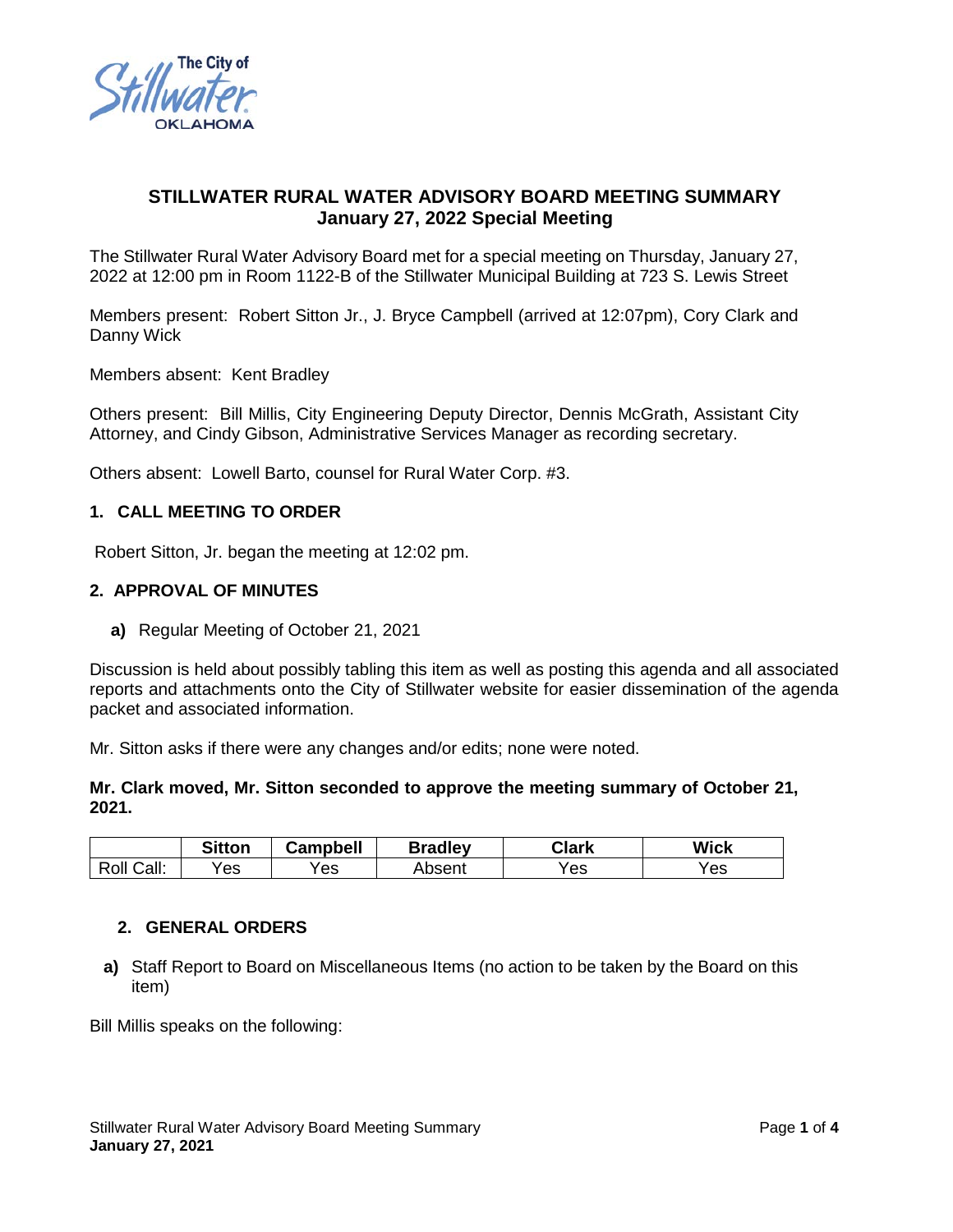

- There is a small leak on Yost @ Range Road north of McMurtry. Water Utilities plans to start repair next week. Has been going for awhile, been small and is just now getting attention because of the other larger/major leaks causing outages.
- Mr. Sitton commented on having a seeper on Range and Lakeview where all of the valves but now it is dry. Not for sure if the valves were exercise or what happened. Bill comments that it could have been ground water that is now dried up.
- **b)** Review and Discuss Rural Water Advisory Board Semi-Annual Report

Mr. Sitton states that he took the report by after the last meeting and turned it into City but the City Manager's Assistant never received it so the last report in September was accepted but the one for the first six (6) months of 2021 hasn't been accepted.

Mr. Sitton states that he needs to resend the report to CMO so that it can be scheduled for acceptance.

Mr. Sitton advises that the Board will submit a letter to the City Manager's Office stating that Kent Bradley and Bryce Campbell have been reappointed.

Bill comments that the numbers from July to December 2021 will be forwarded as soon as he has them available; hopefully, before the next meeting.

**c)** Exhibit C of the Agreement between the City of Stillwater and Rural Water Corp #3 Phase I Projects and Phase II Projects – Update

Bill states that Water 2040 addressed a number of these projects, besides Yost, there is no progress to report.

**d)** Yost Road Booster Pump Station Improvement Project – Update

Bill comments that the pump station is being designed with the new KAW Finished Water Pump Station and Water Treatment Plant. The Yost Road pump station currently is about a mile west of the plant; staff determined it is better, long term, to move it to the Water Plant to combine/rebuild the pump house there to have one building with a set of pumps to Yost zone and a set of pumps to go to the Central Zone and a set of pumps to go Northeast zone.

Bill comments on the design and improvements improving the reliability of the current system, will provide additional capacity with installation of waterlines and tower. Mr. Campbell asked what the timeline for this is. Bill responds that there is a current contract with an engineer, however, we don't have current staff to manage it so it is not progressing currently.

Bill comments about three projects being approved but the two for the WTP will take priority.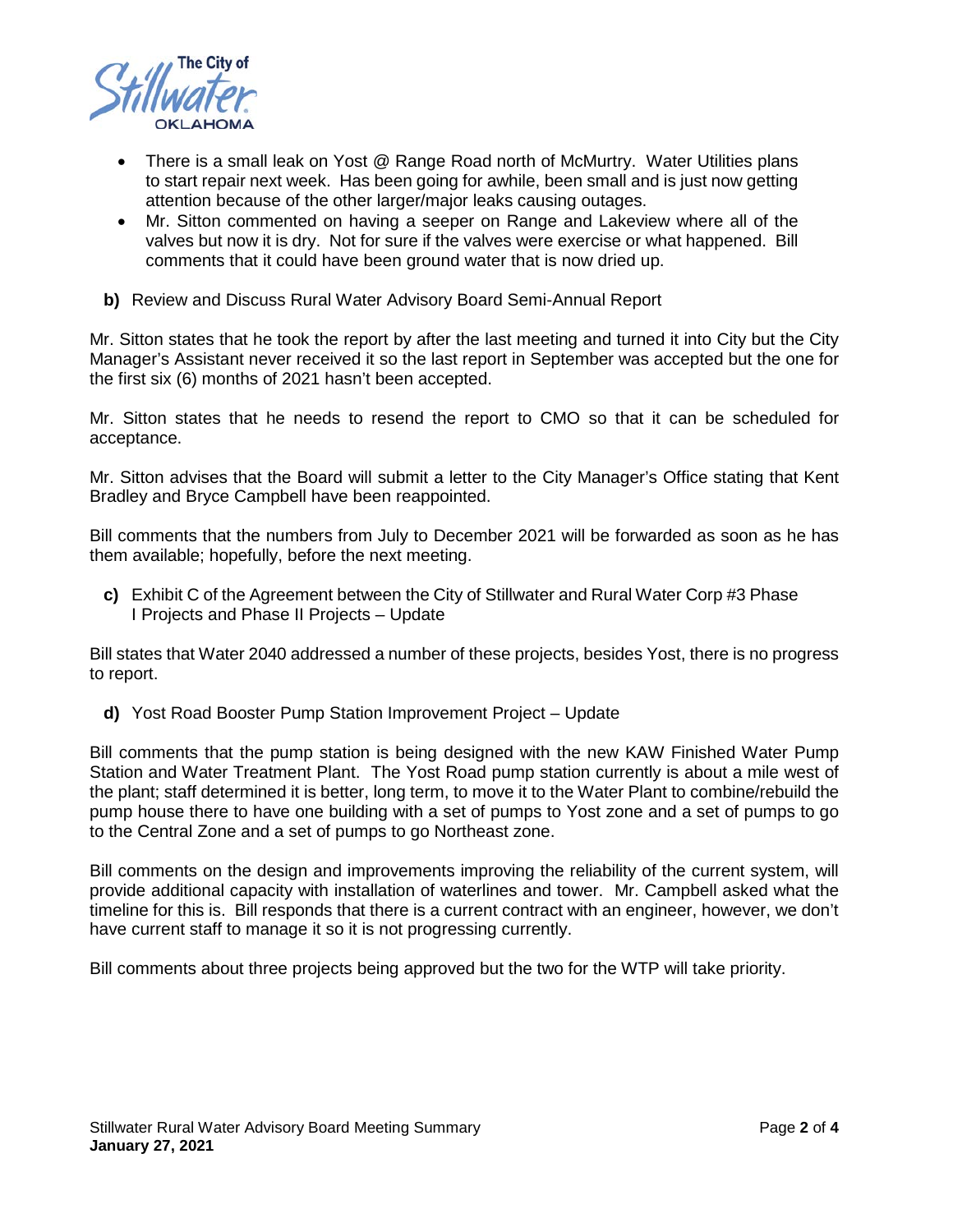

**e)** Recommendations by Rural Water Advisory Board to SUA

Mr. Sitton comments that one topic that we need to let the City Council members know that there is a need to be a big push on hiring adequate staff so that projects can move forward. Mr. Sitton comments that there are projects on the books but no staff to work them.

Mr. Campbell comments that the City has taken the approach that water lines, sewer and road construction that they wait until the developer goes out, pays for it all and that is not being a very successful way of handling it. Mr. Campbell believes that the City needs to be more proactive. Mr. Sitton adds that it seems that they are always putting out fires rather than completing projects to grow and expand.

Discussion is held about the City needing several staff members to go after grants and the potential to assist with growth and expansion.

**f)** Discuss developer taps

Bill presented the spreadsheet and explains the data collected; tier 1, 2, and 3, tracking of transfers, transfer of the taps has to be separate as the taps are tied to the land but require the City to have the ability to serve. Bill continues and explains that the taps can be transferred to heirs, sold to individuals as well as sold with the land but will reside within the appropriate rural water district; different amounts were paid at different times and purpose is believed to be to raise funds for the expansion of the water district. Bill explains that the amount the tap holder paid is applied as a credit to the Meter Tie-on Fee and there is the potential that if you paid in \$500 that you may not receive the full credit.

District 1 has benefit units which are similar but are different.

**g)** Explanation of water meter application submittal, review and approval process

Bill presents the Water Meter Application packet; submittal process to Community Development; review process for requirements as well as confirm their address is within City's service area; discussion is held about the Non-Domestic Water Use Agreement form; clarification of needed/required ODEQ forms for collection systems; collection system not required for livestock watering or irrigation; and after payment then it is the applicant's responsibility for staking and contacting Water Utilities to schedule installation.

Mr. Sitton and Bill discussed a contact regarding a water line extension on Marcus Road possibly eight (8) years ago; and Bill confirmed dead-ends are not allowed on the water system so loops are required.

Bill comments that the meter installation varies based upon parts availability, crews to complete installs and that 2 to 3 weeks is the typical lead time; and there are other factors that could potentially impact the installation such as larger meters take longer and if there is a need for a road bore.